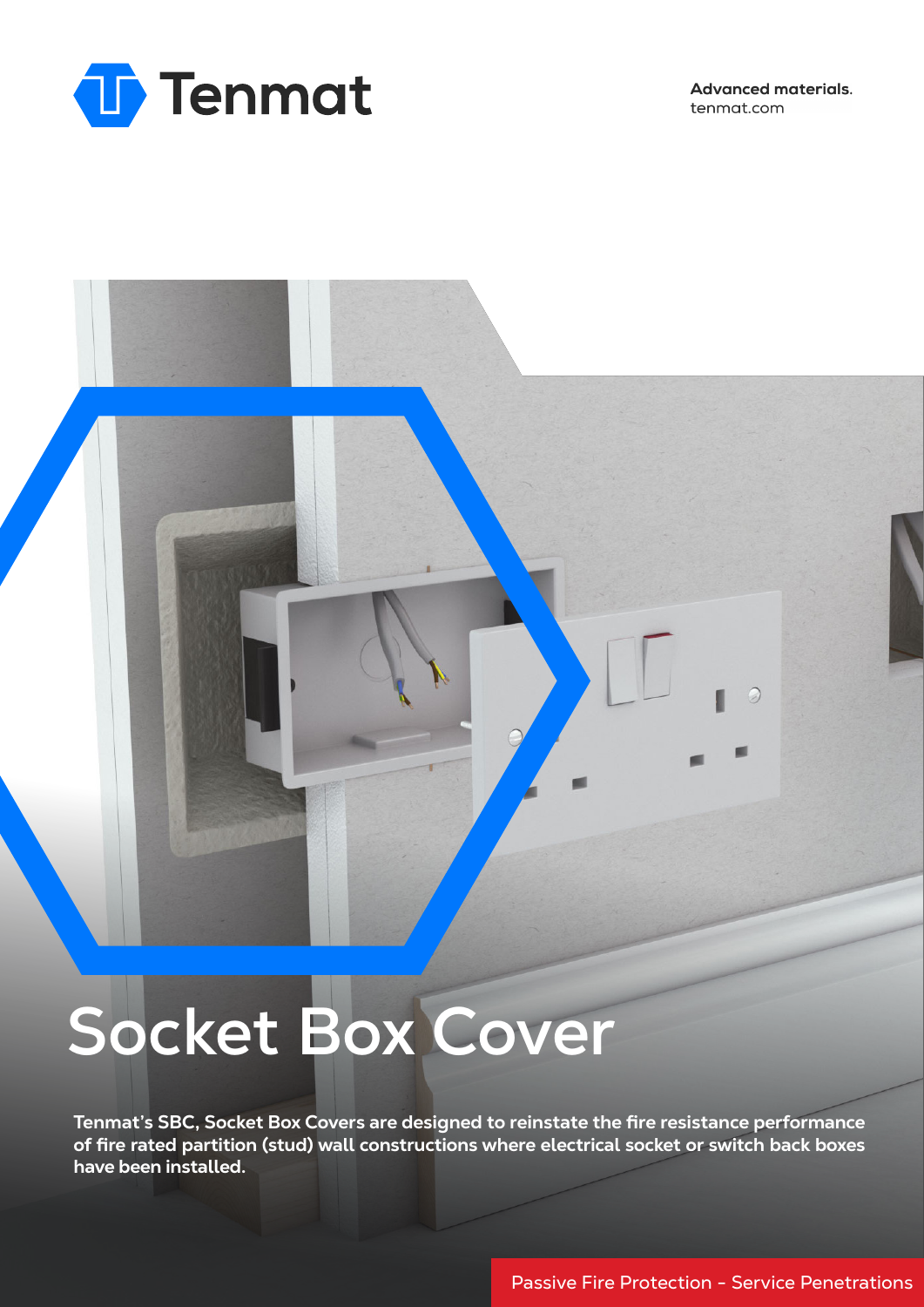| <b>Product Description</b> | Tenmat's Socket Box Covers (SBC) are manufactured from halogen<br>free, low smoke, intumescent mineral fibre material and are designed<br>to reinstate the fire performance of partition (stud) wall constructions<br>when penetrated by steel or plastic electrical socket back boxes. The<br>cover will also provide resistance to the passage of sound and air<br>movement.<br>In the event of a fire the Socket Box Covers (SBC) intumescent<br>material will expand to enclose the electrical back box and cables,<br>providing effective fire resistance, for integrity and insulation for<br>60 or 120 minutes depending upon the partition (stud) wall |  |  |  |  |
|----------------------------|----------------------------------------------------------------------------------------------------------------------------------------------------------------------------------------------------------------------------------------------------------------------------------------------------------------------------------------------------------------------------------------------------------------------------------------------------------------------------------------------------------------------------------------------------------------------------------------------------------------------------------------------------------------|--|--|--|--|
|                            | construction.                                                                                                                                                                                                                                                                                                                                                                                                                                                                                                                                                                                                                                                  |  |  |  |  |
| <b>Product Advantages</b>  | <b>Technical</b>                                                                                                                                                                                                                                                                                                                                                                                                                                                                                                                                                                                                                                               |  |  |  |  |
|                            | BS 476 Fire Tested for 120 Minutes<br>$\bullet$ .<br>EN 1366-3 Tested to EI60 Minutes for use with European<br>$\bullet$<br><b>Style Single Sockets only</b><br>Tested for minimal acoustic noise transfer or air movement<br>Suitable and tested with plastic back boxes, also suitable for<br>$\bullet$<br>steel back boxes<br>Available for single and double sockets                                                                                                                                                                                                                                                                                       |  |  |  |  |
|                            | Installation and maintenance                                                                                                                                                                                                                                                                                                                                                                                                                                                                                                                                                                                                                                   |  |  |  |  |
|                            | Pre-formed for easy installation - can be installed in seconds<br>$\bullet$<br>No maintenance - SBC should not move or become damaged if<br>$\bullet$<br>the socket is replaced, if fitted correctly<br>Mess free installation - no need for adhesives, screws or drilling<br>$\bullet$<br>Can be retrofitted - also works when fitted back to back in<br>uninsulated walls                                                                                                                                                                                                                                                                                    |  |  |  |  |

## Packaging

|        | <b>Per Box</b> | Pallet  |
|--------|----------------|---------|
| Single | 500            | 4 boxes |
| Double | 300            | 4 boxes |

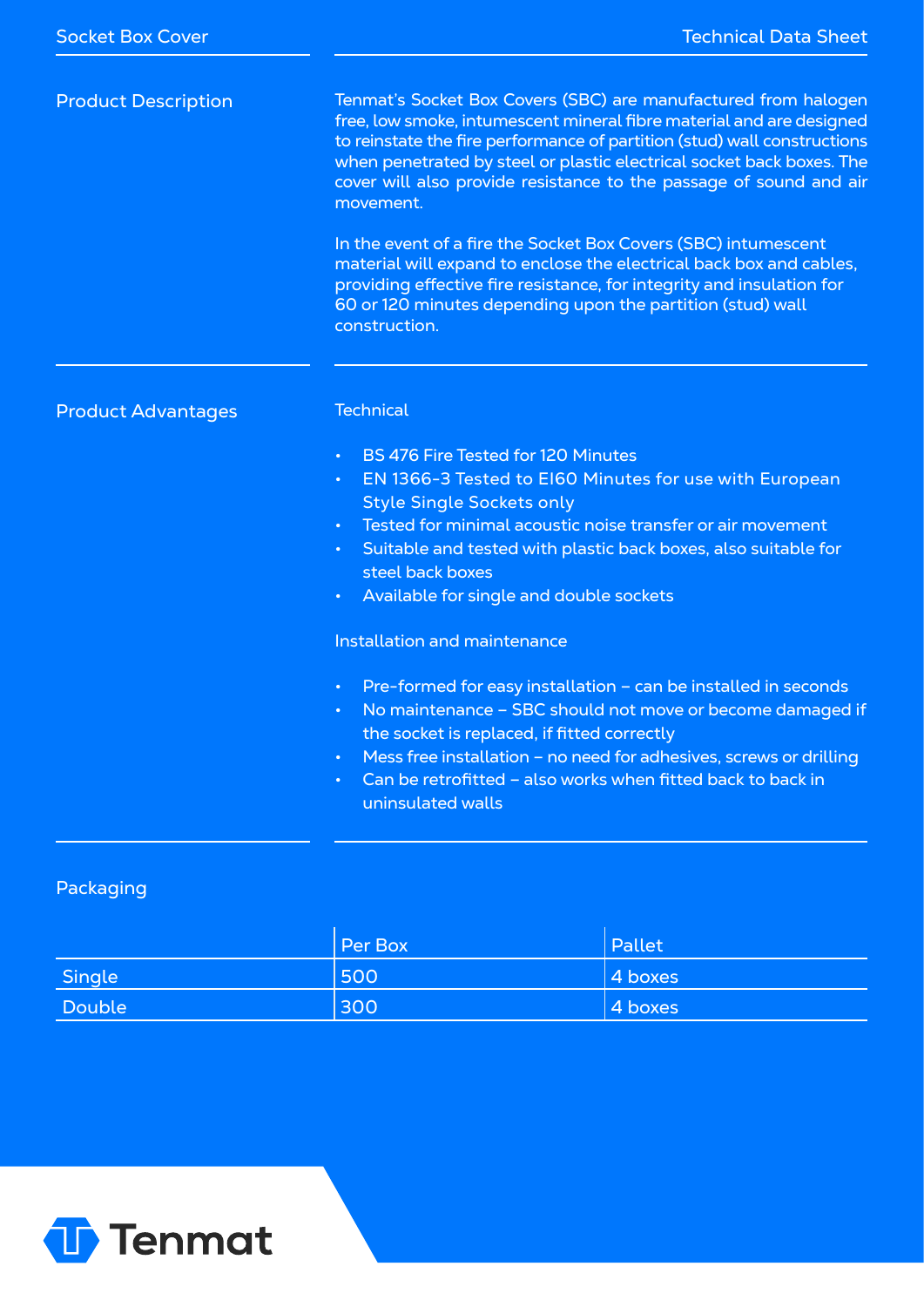## Approved Applications

## **Socket Box Covers (SBC) - 10mm thick version**

#### Fire Test Performance tested to BS 476: Part 20

| <b>Wall Construction</b>                                                                                                 | Tested back<br>to back or<br>offset.<br>space<br>between<br>boxes               | Single box<br>80 <sub>mm</sub> x<br>80 <sub>mm</sub> x<br>40mm.<br>suits both<br>35 and<br>47 <sub>mm</sub><br>deep back<br>boxes. | Double box<br>150 <sub>mm</sub><br>x80mm<br>$x$ 40 $mm$<br>suits both<br>35 and<br>47mm deep<br>back boxes. | Plastic<br>dry lining<br>back box<br>(patress) | Integrity | Insulation | Tested<br>System and<br>Assessment<br>Reports |
|--------------------------------------------------------------------------------------------------------------------------|---------------------------------------------------------------------------------|------------------------------------------------------------------------------------------------------------------------------------|-------------------------------------------------------------------------------------------------------------|------------------------------------------------|-----------|------------|-----------------------------------------------|
| 120 <sub>mm</sub><br>Plasterboard<br>$(Stud)$ wall - $2x$<br>12.5mm<br>plasterboard<br>either side of<br>70mm steel stud | Single Back<br>to Back<br>Double<br>Offset<br>150 <sub>mm</sub><br>horizontally | Yes                                                                                                                                | Yes                                                                                                         | Yes                                            | 120       | 120        | Chilt/ IF07055                                |

#### **Socket Box Covers (SBC) - 4mm thick version**

European Fire Performance tested in accordance with BSEN 1363-1:1999 and BSEN 1366-3:2009

| <b>Wall Construction</b>                                                                   | Tested back to<br>back or offset.<br>space<br>between boxes | Plastic dry<br>lining back<br>box (patress)    | Integrity<br>(E) | (1) | Insulation   Classification<br>(EI) | Tested<br>System and<br>Assessment<br>Reports |
|--------------------------------------------------------------------------------------------|-------------------------------------------------------------|------------------------------------------------|------------------|-----|-------------------------------------|-----------------------------------------------|
| 100mm Plasterboard (Stud) wall<br>- 15mm<br>plasterboard<br>either side of 70mm steel stud | 150mm<br>horizontally                                       | Yes, Circular<br>67 <sub>mm</sub> dia.<br>only | 60               | 60  | 60                                  | Chilt/<br>RF12096<br>AR <sub>2</sub>          |

#### Sizes

## **BS 476 Tested Version**

Nominal Thickness 10mm

Single box 80mm x 80mm x 40mm, suits both 35 and 47mm deep back boxes.

Double box 150mm x 80mm x 40mm suits both 35 and 47mm deep back boxes.

#### **EN 1366-3 Tested Version**

Nominal Thickness 4mm

Single Box 80mm x 80mm x 40mm - suits 67mm diameter circular sockets.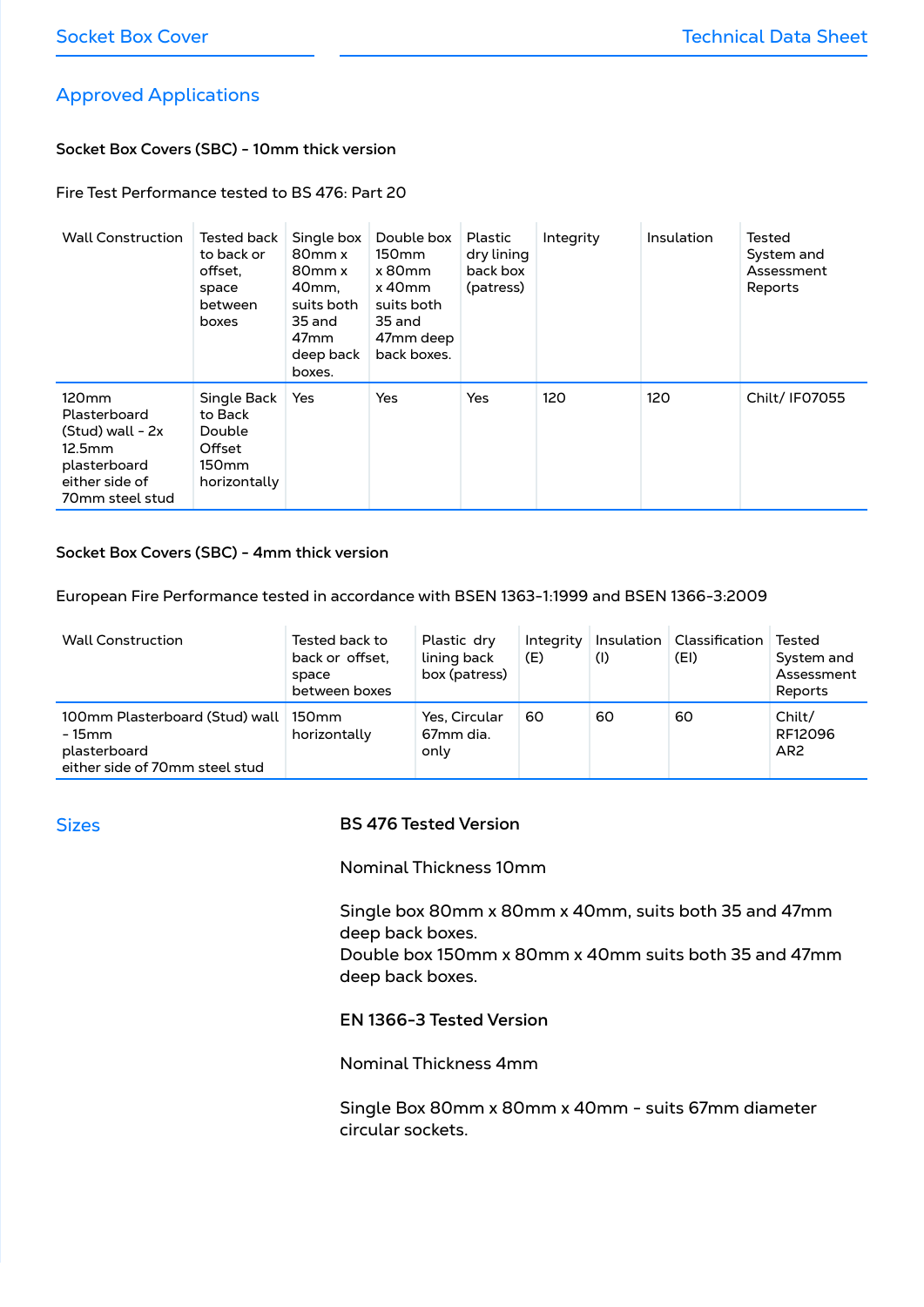## Physical Properties

| Property                                                             | <b>Typical Value</b>  |
|----------------------------------------------------------------------|-----------------------|
| Density                                                              | 200 kg/m <sup>3</sup> |
| Free Expansion (Ratio: 1)                                            | 6:1                   |
| <b>Activation Temperature</b>                                        | $200^{\circ}$ C       |
| Thermal conductivity $(\lambda)$ ISO 8301:1991 and BS EN 12667: 2001 | 0.0343                |
| Acoustic Performance (BS EN ISO 717-1:1997)                          | $67$ Rw(C; C;tr) dB   |

| <b>Storage &amp; Durability</b> | <b>Storage</b>                                                                                                                                                                     | Dry, ambient                        |  |  |  |  |
|---------------------------------|------------------------------------------------------------------------------------------------------------------------------------------------------------------------------------|-------------------------------------|--|--|--|--|
|                                 | Transportation storage temperature                                                                                                                                                 | $-20^{\circ}$ C to +70 $^{\circ}$ C |  |  |  |  |
|                                 | <b>Working Life</b>                                                                                                                                                                | 48 years                            |  |  |  |  |
|                                 | <b>Smoke/Halogen Content</b>                                                                                                                                                       | Low Smoke /<br>Zero Halogen         |  |  |  |  |
| <b>Tools / Fittings</b>         | As required by employer's risk and method statements<br>Hand and eye protection, to protect from wire cutting<br>$\bullet$<br>Wire cutters to cut steel wire legs (retaining legs) |                                     |  |  |  |  |
| <b>Intended use</b>             | Internally used within partition (stud) wall voids, fitted behind<br>recessed socket back boxes to reinstate fire resistance performance.                                          |                                     |  |  |  |  |
| <b>Transportation</b>           | Store in a cool dry place<br>Take care not to exceed safe working loads and heights for<br>$\bullet$<br>storage shelves and racks                                                  |                                     |  |  |  |  |





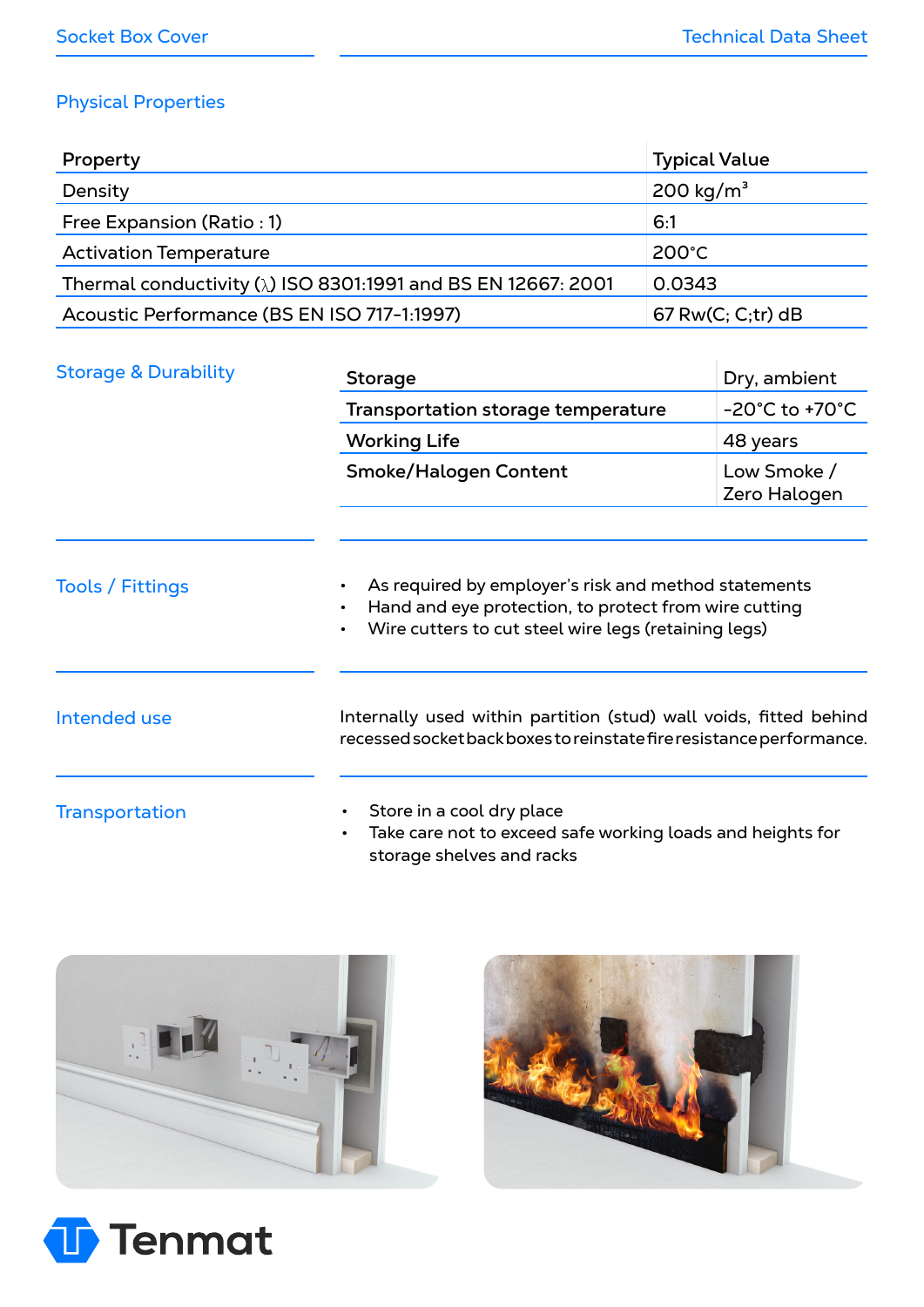## Fitting Instructions





## STEP 1

Push the retaining wire legs through the holes in socket cover.

## STEP 2

Pierce a hole, as small as possible, in the rear of the socket cover, in the position required for the cables to pass into the socket back box and feed the cable through the rear of the cover.



## STEP 3

With the retaining wire legs at 90 degrees to the wall surface, fold the sides of the cover to form a flat rectangle. Hold on to the wire legs and pass the flat rectangle through the hole in the wall. Allow the cover to spring back into shape within the wall and move the cover until the correct position is achieved, ensuring that the cover fully surrounds the aperture.



## STEP 4

Pull the retaining wire legs to the front face of the plasterboard wall surface ensuring that the small bend in the wire firmly engage with the wall surface. Cut off the excess from the retaining wire legs, using wire cutters or pliers, this should leave at least 10mm of retaining wire to be visible on the front face of the plasterboard.



## STEP 5

Fit the socket box in the aperture to the manufacturer's instructions. Make the electrical connections as required to the socket plate and fit the face plate in the normal manner.